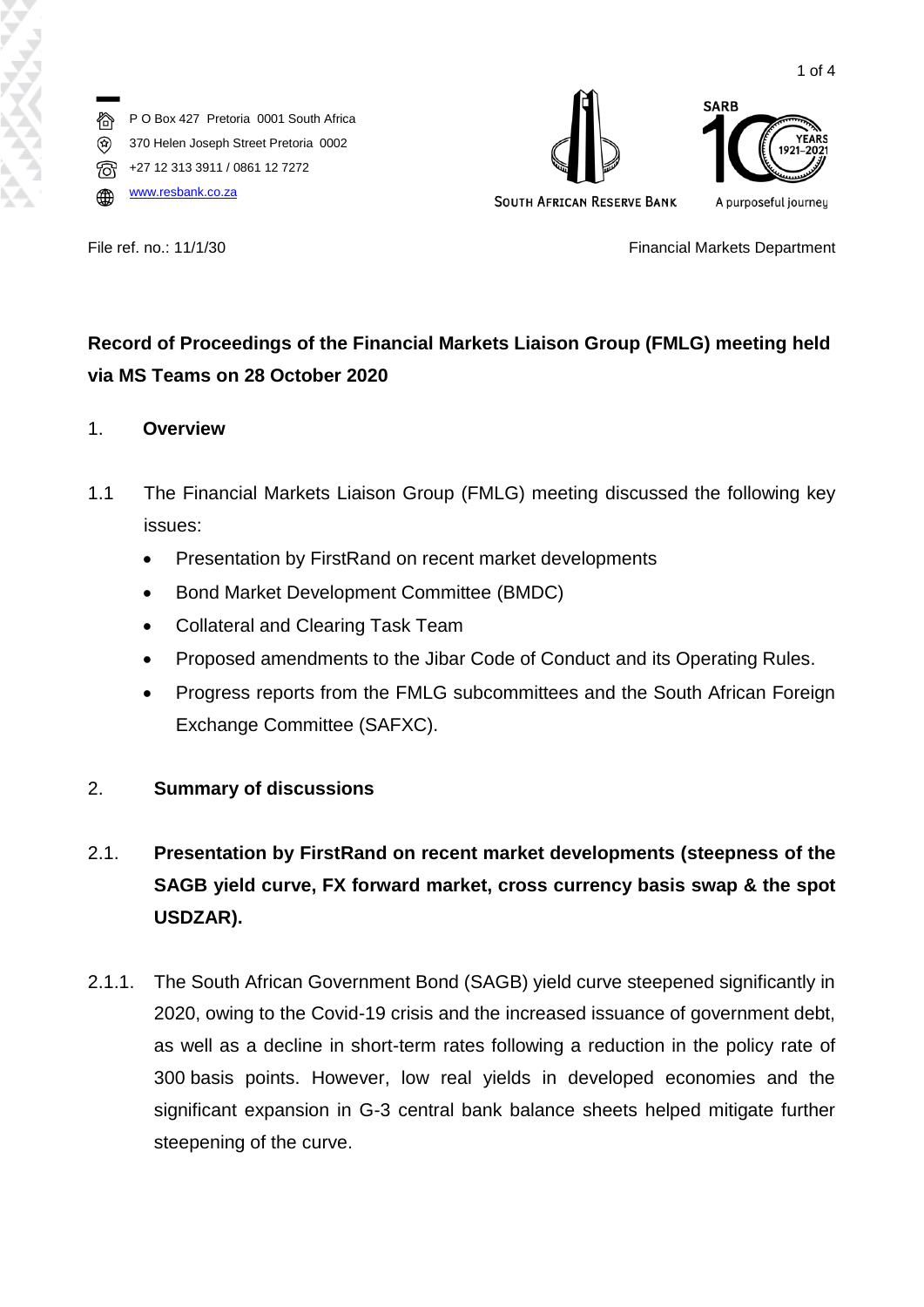- 2.1.2. USDZAR cross currency basis increased sharply this year. The elevated cross currency basis were a reflection of increased USD liquidity globally, poor prospects for global growth, National Treasury's foreign loans from International Finance Institutions (IFIs) and increased risk aversion.
- 2.1.3. Members also reflected on the frictions that existed between the domestic money market and FX forward market. The money market had surplus ZAR liquidity following the implementation of SARB's liquidity operations to address Covid-19 related market stress. However, the FX forward market was short ZAR liquidity following the SARB's decision to neutralise the money market impact of converting IFI flows to ZAR, through FX swaps. Accordingly, the FMLG resolved that the Money Market Subcommittee do some work that will help ease the structural challenges in the FX forward market.
- 2.1.4. Over a longer term horizon, the USDZAR exchange rate was largely influenced by South Africa's inflation which increased relative to US inflation as well as South Africa's weaker growth relative to US growth.

### 2.2. **Bond Market Development Committee**

2.2.1. The Bond Market Development Committee (BMDC) was dissolved as a task team of the FMLG. The BMDC had accomplished the purpose for which it was established - that being the development of the electronic trading platform for the bond market.

### 2.3. **Collateral and Clearing Task Team**

2.3.1. The FMLG established a task team to enhance South Africa's collateral and clearing system following the Covid-19 market stress and in order to comply with the forthcoming prudential regulations. Mr Andries Du Toit was appointed as the Chairperson of this task team.

### 2.4. **Proposed amendments to the Jibar Code of Conduct.**

2.4.1. The Market Practitioners Group of South Africa's Interest Rate Benchmark Reform formed a task team to amend the Jibar Code of Conduct and its Operating Rules in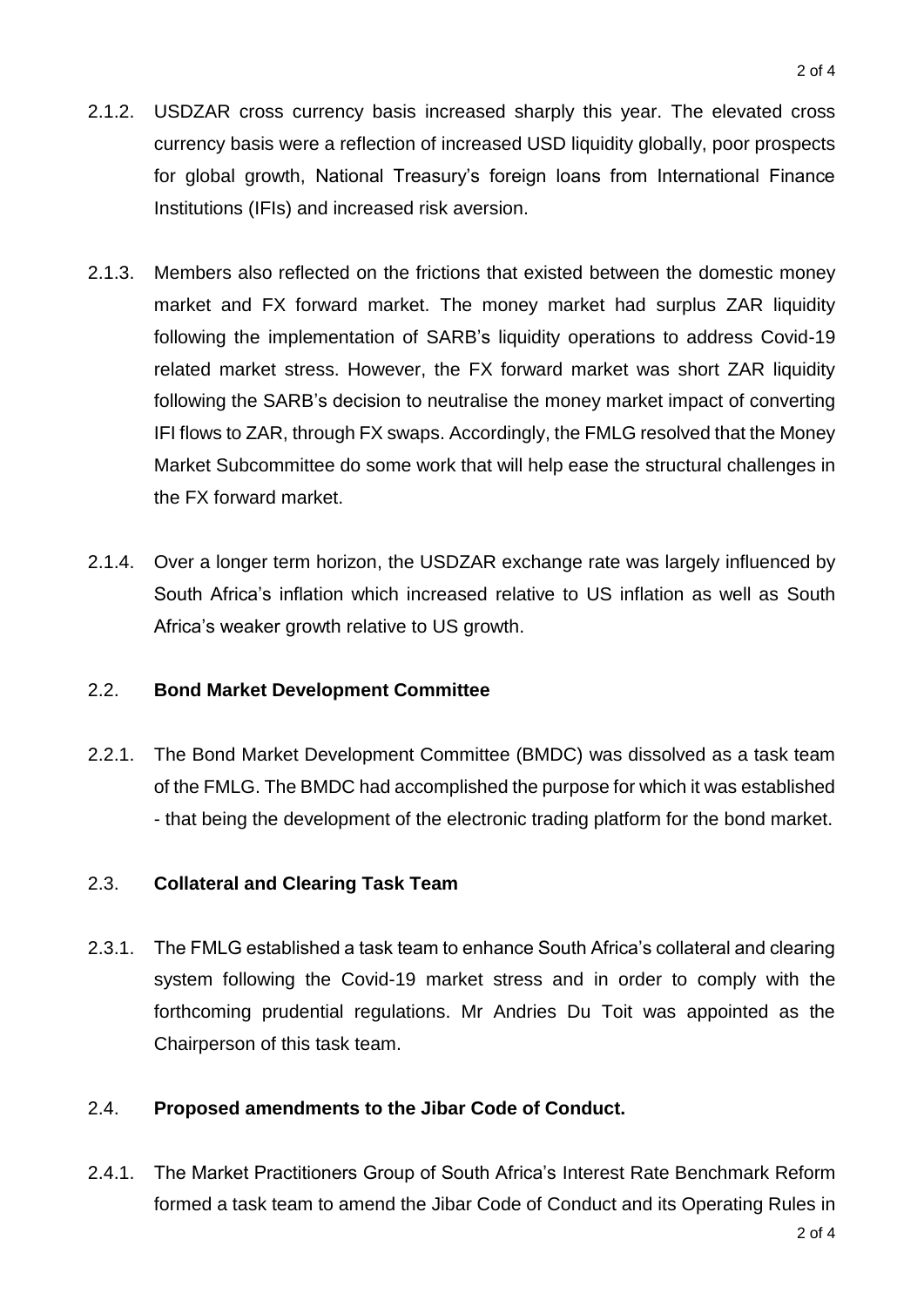order to align it with the outcome of the Jibar reform project. The proposed amendments were presented to and noted by the FMLG before approval by the Reference Rate Oversight Committee.

#### 2.5. **Feedback from the Money Market Subcommittee**

- 2.5.1. The TB liquidity project was well underway. The SARB and NT were discussing action plans and a workshop with various work streams was scheduled for 23 November 2020.
- 2.5.2. Contracting on Project Khokha had begun and a few banks confirmed their participation.
- 2.5.3. The SARB made progress in reviewing the collateral management business process and value chain. The updated flight plan was shared with the nominated MMS members.

#### 2.6. **Feedback from the Fixed Income and Derivative Subcommittee**

- 2.6.1. Heath Beckley from Nedbank was nominated and appointed as the new Chairperson of the Fixed Income and Derivative subcommittee (FI&DS), as the term for Denvin Naidoo came to an end.
- 2.6.2. Amongst its responsibilities stated in the FMLG's terms of reference, the FI&DS will also focus on the further development of South Africa's corporate bond market.

### 2.7. **Feedback from South Africa's Foreign Exchange Committee**

- 2.7.1. The South African Foreign Exchange Committee's outreach programme aimed at creating public awareness and promoting the FX Global Code in the domestic FX market was adversely affected by Covid-19 related restrictions.
- 2.7.2. The Global Foreign Exchange Committee established working groups which have been tasked with writing papers on execution principles, disclosure, buy-side agreements, and algorithm trading/anonymous trading.